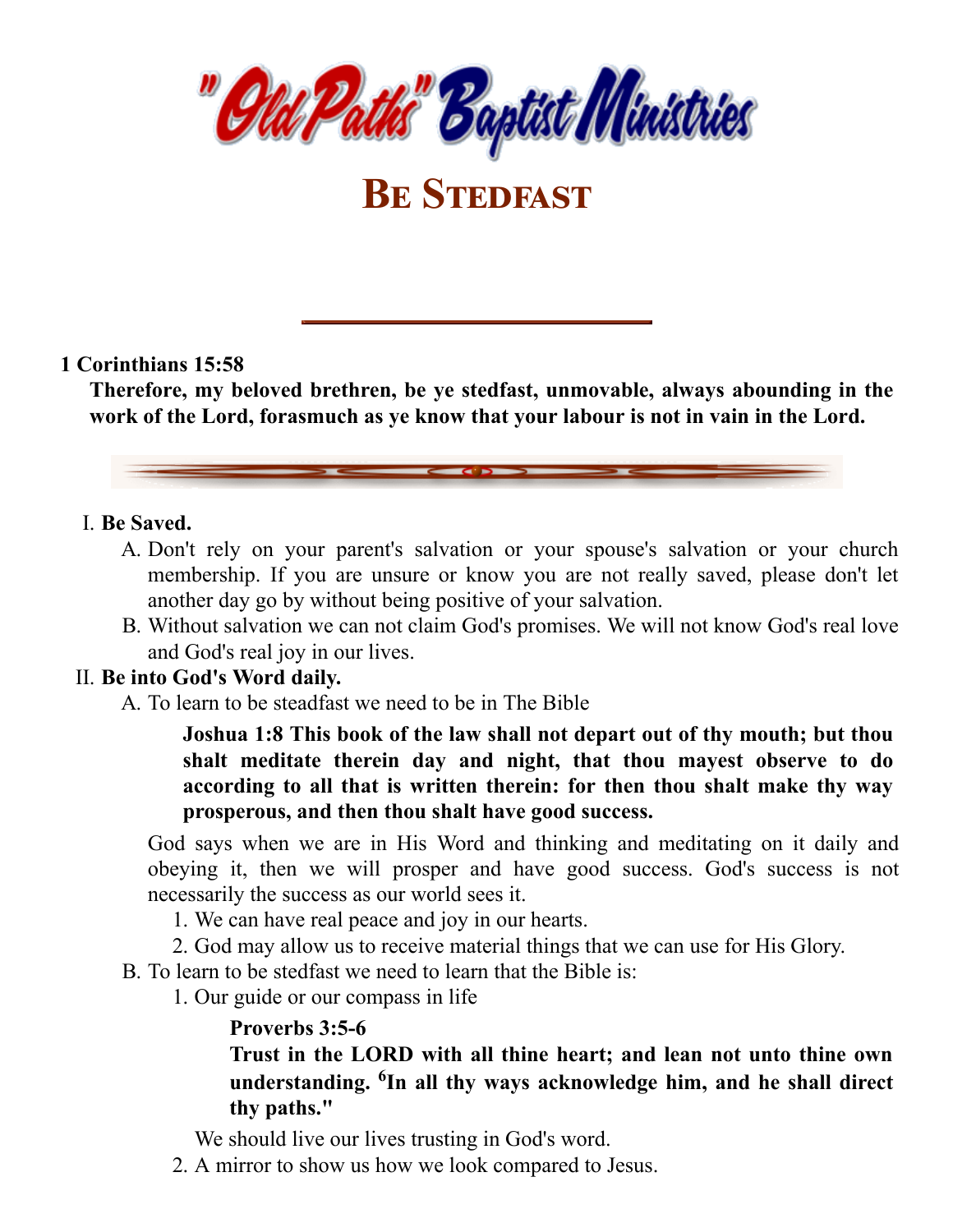3. A book that convicts us when we read it.

## III. **Be Stedfast.**

- A. *Definition* Firmness of Mind or purpose, Fixed in Principal, constant, firm, resolute, not fickle or wavering.
	- 1. We need to learn to keep our eyes on the Lord and not on our circumstances or feelings or on trying to please men.

**Ephesians 6:5-6**

**Servants, be obedient to them that are your masters according to the flesh, with fear and trembling, in singleness of your heart, as unto Christ; <sup>6</sup>Not with eyeservice, as menpleasers; but as the servants of Christ, doing the will of God from the heart;**

- 2. It is hard at times to stay focused on things of the Lord when we are bombarded by things of the world everyday.
	- a. TV
	- b. Movies
	- c. Magazines
	- d. Even unsaved family or un-saved co-workers.
	- e. Health Problems can keep us from feeling well enough to serve.
- B. God gives us warning in His Word about the importance of staying stedfast or diligent.

2 Peter 3 speaks of Christ's return.

C. God wants us to live Holy while we are waiting for His return.

**2 Peter 3:14 Wherefore, beloved, seeing that ye look for such things, be diligent that ye may be found of him in peace, without spot, and blameless.**

Note the "*be diligent*" so we will be found blameless.

Also note verses 17-18

**Ye therefore, beloved, seeing ye know these things before, beware lest ye also, being led away with the error of the wicked, fall from your own stedfastness. <sup>18</sup>But grow in grace, and in the knowledge of our Lord and Saviour Jesus Christ. To him be glory both now and for ever. Amen.**

These verses caution us to "…*beware lest*…" we fall from our own steadfastness. D. God desires that we should think on Godly things.

**Philippians 4:8 Finally, brethren, whatsoever things are true, whatsoever things are honest, whatsoever things are just, whatsoever things are pure, whatsoever things are lovely, whatsoever things are of good report; if there be any virtue, and if there be any praise, think on these things.**

**Psalm 77:6 I call to remembrance my song in the night: I commune with mine own heart: and my spirit made diligent search. We need to keep a check on ourselves, make sure we are doing what we are doing for the Lord and not for our own praise or for others.**

# IV. **Be Teachable.**

A. Be open to making the changes God wants you to make in your life.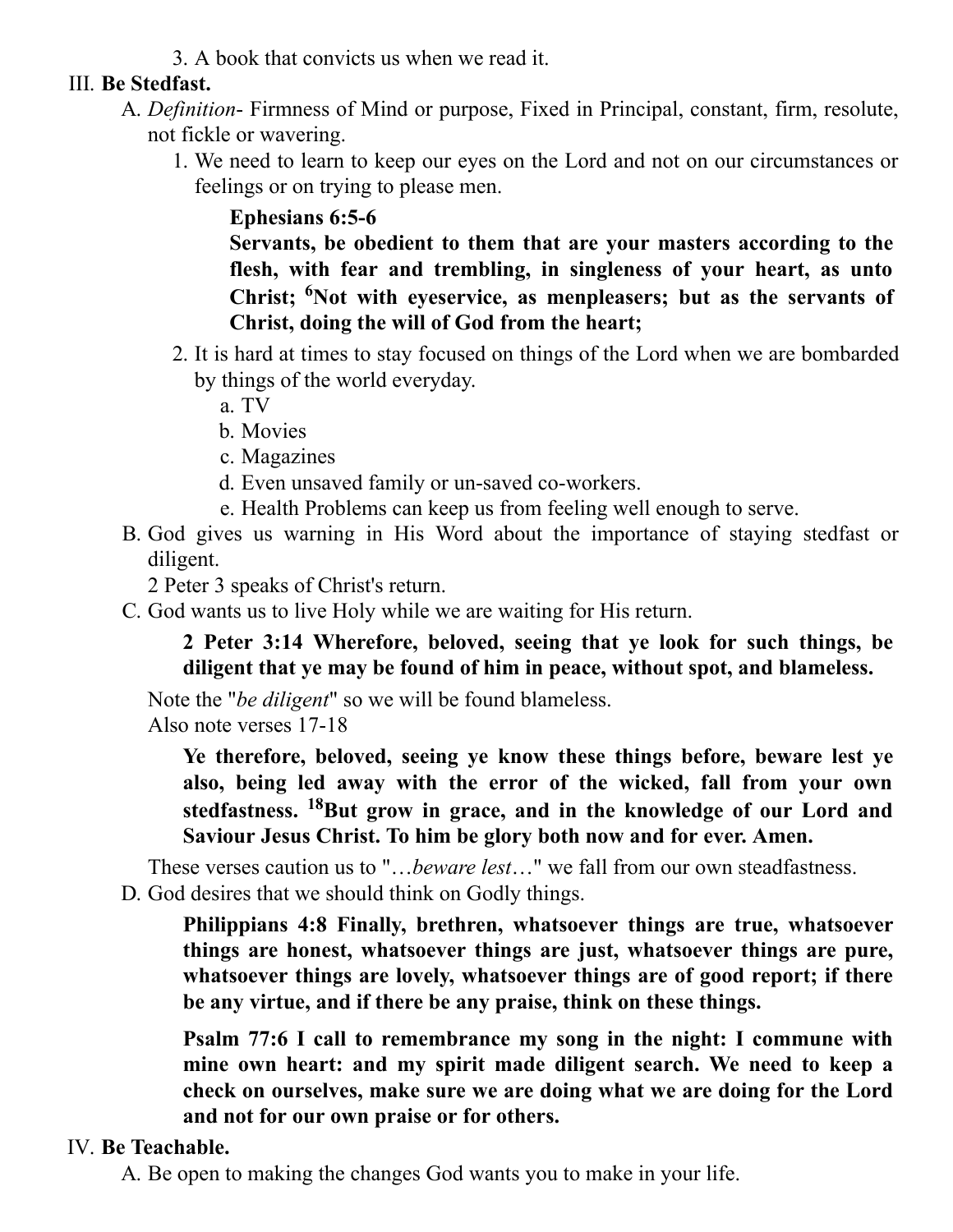- 1. **Psalm 25:4 - Shew me thy ways, O LORD; teach me thy paths.** We need to ask God to show us His path for our life.
- 2. **Psalm 86:11 Teach me thy way, O LORD; I will walk in thy truth: unite my heart to fear thy name.**
- 3. **Psalm 27:11-14**

**Teach me thy way, O LORD, and lead me in a plain path, because of mine enemies. <sup>12</sup>Deliver me not over unto the will of mine enemies: for false witnesses are risen up against me, and such as breathe out cruelty. <sup>13</sup>I had fainted, unless I had believed to see the goodness of the LORD in the land of the living. <sup>14</sup>Wait on the LORD: be of good courage, and he shall strengthen thine heart: wait, I say, on the LORD.**

It is so important that we stay in God's path so we can receive strength as we live in this old world.

## V. **Be Unmovable.**

- A. **Definition** "That which cannot be moved or shaken, firm; fixed."
- B. Have you ever had your foundation shaken and your faith tested? Or have you ever wondered what God may be doing in your life? Maybe God has taken a loved one home unexpectedly. Maybe someone you care about does not seem to feel the same about you. Has someone you trusted betrayed your trust? Have you been faced with a divorce or an illness or severe debt?

There are times as we go through this life thinking nothing can ever shake my faith and then suddenly your very foundation is shaken. That is when only God can help.

C. Be Sure your foundation is based on the Rock of Jesus Christ and not on man's word.

# **Matthew 7:24-25**

**Therefore whosoever heareth these sayings of mine, and doeth them, I will liken him unto a wise man, which built his house upon a rock: <sup>25</sup>And the rain descended, and the floods came, and the winds blew, and beat upon that house; and it fell not: for it was founded upon a rock.**

D. When we read God's Word and obey it, God considers us wise.

We are living right now in what could be truly the last days. A time when those around us are building their foundations or lives on money, fame or things of the world. These foundations will not hold up under the pressures of the day.

E. When we don't read God's Word we miss out on God's great source of comfort and Peace

## F. **Psalm 34:18-19**

.

**The LORD is nigh unto them that are of a broken heart; and saveth such as be of a contrite spirit. <sup>19</sup>Many are the afflictions of the righteous: but the LORD delivereth him out of them all.**